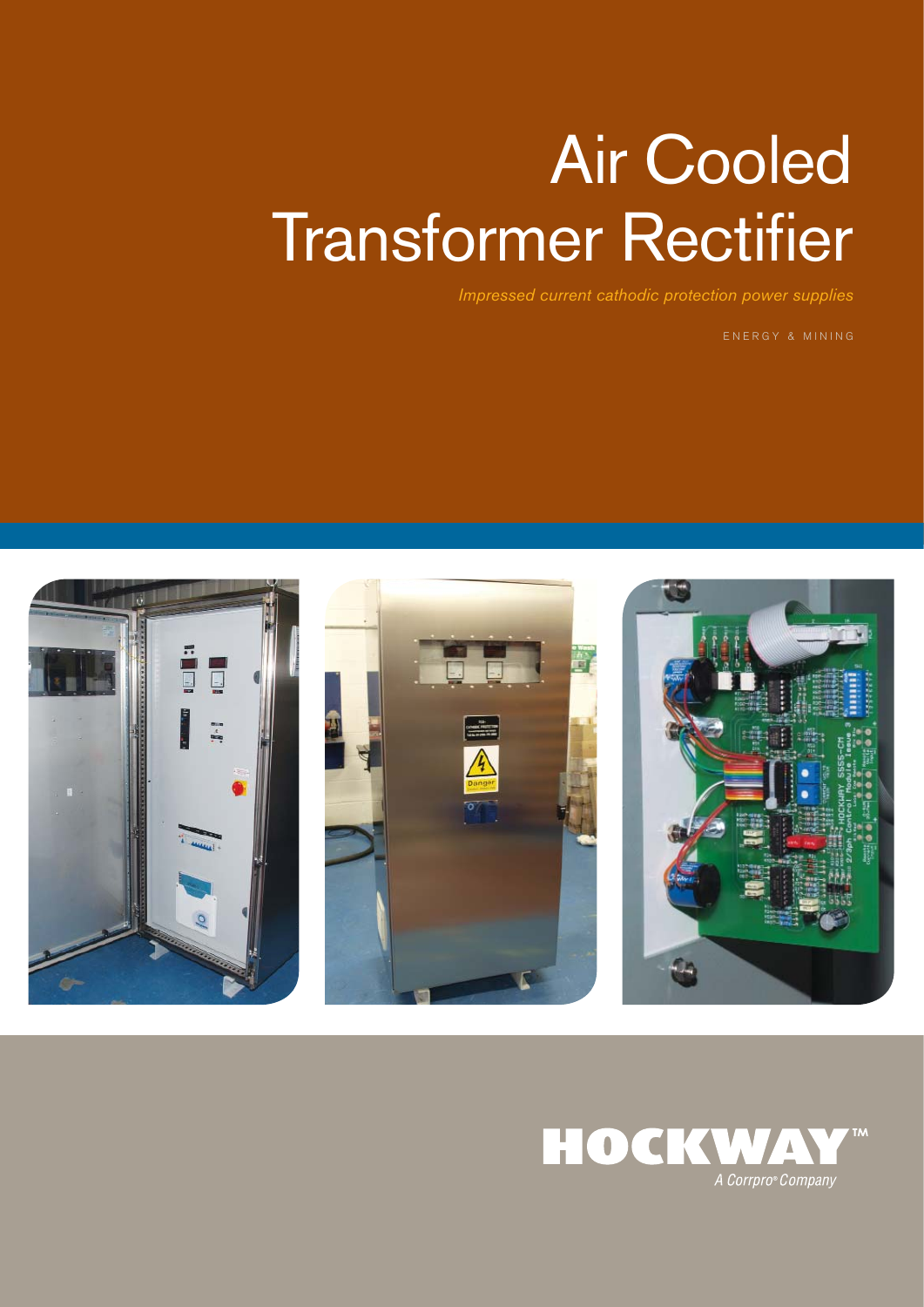## **Air Cooled Transformer Rectifiers**

Our range of air cooled transformer rectifiers for the cathodic protection of steel structures, including jetties, pipelines and tank farms are designed to comply with the most stringent industry specifications and environmental conditions where operational safety and reliability are paramount. All units are manufactured to rigorous safety regulations and quality assurance procedures under our ISO 9001 certification, fully in accordance with all applicable International standards.

### **APPLICATIONS**

Our air cooled transformer rectifiers are designed for applications where lower current outputs are required and can be manufactured up to 50 amperes and are suitable for environments in ambient temperatures up to 55°C whether indoors or outdoors. The units are generally smaller and of lighter weight than oil cooled units and are particularly suited to non-hazardous area applications where the size and weight of an oil cooled transformer rectifier would make installation prohibitive.

They are designed and manufactured with a variety of innovative features and every aspect of their design can be customised to suit an application or client specification.

In order to accommodate every possible application, we are able to incorporate specialised features into our transformer rectifiers, including local and remote monitoring of output voltage, current, reference electrode potentials and remote control of output voltage and current.

### **FEATURES**

### **Enclosures**

- Painted mild steel
- Glass Reinforced Plastic (GRP)
- Stainless steel grades 304 or 316

### **Control**

- Continuously variable transformer (Variac)
- Discrete step switching in 16, 20, 25 or 63 steps (step control)
- Constant current/Constant voltage
- Automatic potential controlled

### **Input Supply**

- 115V to 240V single phase
- Up to 480V three phases

### **Additional Features**

- GPS synchronous current interruption
- Data logging of output voltage, current and reference electrode potential
- Remote monitoring and control using the internet, satellite, GSM mobile and RS232/RS485 interfaces
- Trip alarms for output voltage, current, reference electrode potential, AC input voltage or phase failure







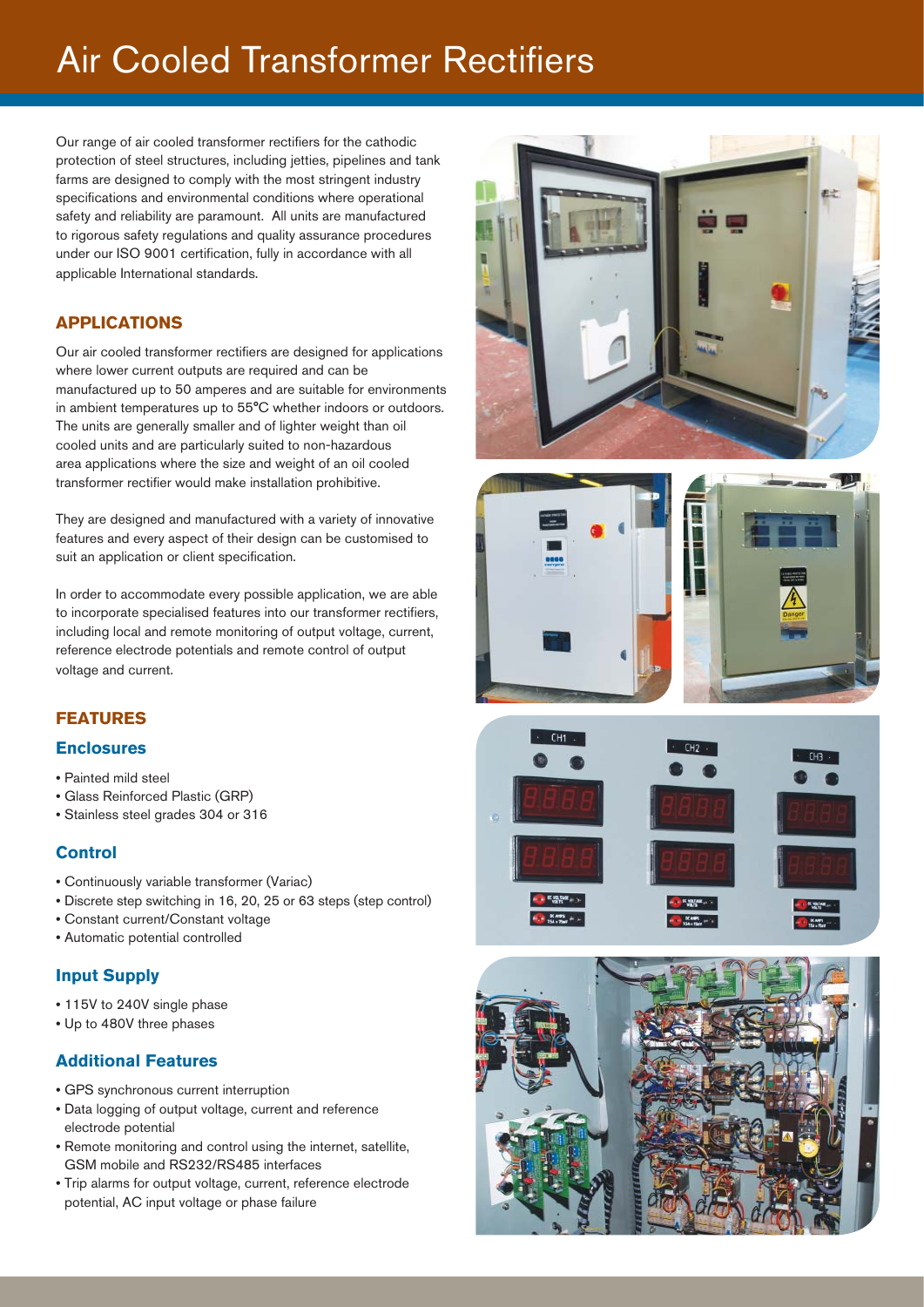### **ENCLOSURE AND FITTINGS**

| <b>Sunshade</b>                            | О                         |
|--------------------------------------------|---------------------------|
| <b>ID label</b>                            | ✓                         |
| <b>Rating plate</b>                        |                           |
| <b>Operating and maintenance</b><br>manual |                           |
| Laminated circuit diagram                  | O                         |
| <b>Anchor bolt</b>                         | ◯                         |
| <b>Lifting lugs</b>                        | O                         |
| <b>Padlock Facility</b>                    | $\bigcirc$                |
| <b>Cable Entry</b>                         | O<br>Glands (armoured)    |
|                                            | Ο<br>Glands (un-armoured) |
| <b>Mounting</b>                            | C 1<br>Wall               |
|                                            | Ο<br>Floor                |
|                                            | O Free-standing frame     |
|                                            | $O$ H-frame               |
|                                            | ◯<br>Pole                 |
| <b>External earth bolt</b>                 |                           |

### **ELECTRICAL**

| <b>Input MCB</b>                                            |                                       |
|-------------------------------------------------------------|---------------------------------------|
| <b>Isolator switch</b>                                      | O                                     |
| <b>Surge/lightning arrestor DC</b>                          | ✓                                     |
| <b>Surge/lightning arrestor AC</b>                          | $\bigcirc$                            |
| <b>AC healthy neon</b>                                      | O                                     |
| <b>Input RCD/ELCB</b>                                       | $\bigcirc$                            |
| <b>Service Fuse Unit (SFU)</b>                              | $\bigcirc$                            |
| Door interlocked isolator                                   | $\overline{O}$ *                      |
| <b>Anti-condensation heater</b>                             | $\bigcirc$                            |
| and switch                                                  |                                       |
| <b>Rectifier fuses</b>                                      | $\overline{O^*}$                      |
| <b>Smoothing/efficiency circuit</b>                         | $\overline{\bigcirc}$ *               |
| <b>RFI suppression filters</b>                              | ◯                                     |
| <b>Auxiliary AC socket (to suit</b><br>client requirements) | $\bigcap$                             |
| <b>Output termination</b>                                   | <b>Studs</b><br>◯<br><b>Terminals</b> |
| <b>Output protection</b>                                    | Fuse<br><b>MCB</b>                    |

### **METERING**

| <b>Output voltmeter and</b><br>ammeter       | Analogue 90° Scale <sup>+</sup><br>O<br>Analogue 240° Scale <sup>+</sup><br>Digital 3.5 digit<br>Ο<br>Digital 4.5 digit      |
|----------------------------------------------|------------------------------------------------------------------------------------------------------------------------------|
| <b>Reference potential meter</b>             | Analogue 90° Scale <sup>+</sup><br>O<br>Analogue 240° Scale <sup>+</sup><br>O<br>Digital 3.5 digit<br>Ο<br>Digital 4.5 digit |
| <b>Input voltmeter</b>                       | $\bigcirc$                                                                                                                   |
| <b>Input ammeter</b>                         | $\bigcirc$                                                                                                                   |
| <b>Hours run counter</b>                     | $\bigcirc$                                                                                                                   |
| <b>Kilowatt hour meter</b>                   | O                                                                                                                            |
| <b>Output meter monitor</b><br>sockets (4mm) | ◯                                                                                                                            |

† Also available hermetically sealed and tropicalised, if required.

### **KEY**

- 
- $\bullet$  = Included as standard but other options available
- $O =$  Optional extra

Size and weight dependent on material of enclosure, DC output rating and ambient temperature.

### **MONITORING**

| <b>Transducer for output current</b>         | $\bigcirc$                  |
|----------------------------------------------|-----------------------------|
| <b>Transducer for output voltage</b>         | O                           |
| <b>Transducer for reference</b><br>potential | Ο                           |
| <b>DC low output/failure alarm</b>           | Ο                           |
| <b>Failure alarm</b>                         | ◯<br><b>AC</b>              |
|                                              | ◯<br>DC                     |
| <b>AC phase monitor</b><br>(3 phase only)    | $\bigcirc$                  |
| <b>Current interruption</b>                  | Synchronous                 |
|                                              | Non synchronous             |
|                                              | <b>GPS</b> synchronous<br>O |
| Timer link (for portable timer)              | $\bigcirc$                  |
| <b>Remote monitoring and</b>                 | Ο                           |
| control unit                                 |                             |
| Data logger units with GPS<br>synchroniser   | ◯                           |

\* Included as standard in CC-CV and fully automatic units.